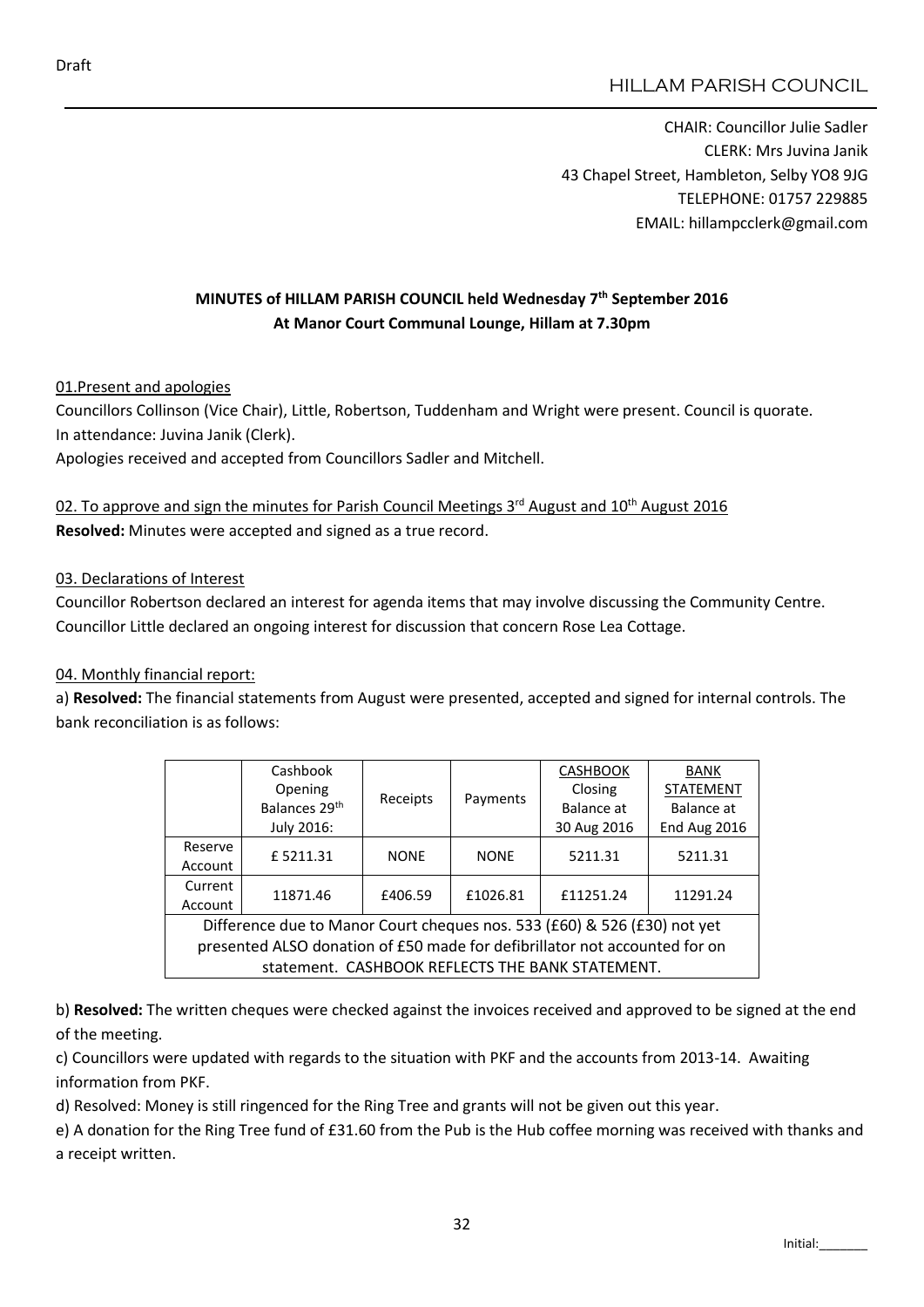### Draft

05. Ringtree Matters:

a) Resolved: Clerk to contact MBL to confirm his quote include 3 x floodlight and that they were recessed. If so, a site visit with the clerk is to be arranged for clarification on the design. If not, it was agreed the parish council would accept the alternative contractor's quote.

b) Resolved: A 20-25cm tree (the largest circumference available) is to be ordered for supply and delivery from Wykeham. Planting date to be finalised with Wykeham but ideally mid-October. Request to be made for a watering tube and enquire as to how they need the ground preparing before they arrive.

c) Resolved: It was agreed that a sign would be better placed on White Cottage, rather than on the central Ring Tree area. Cllr Little will approach the homeowner to make enquiries.

## 06. Time Capsule matters:

- a) Resolved: A list of suggestions will be drawn up from the discussion had, Cllr Wright will arrange to have this circulated in Hillam News, clerk will put on the website an Cllr Little will share it with The Pub is the Hub to get further input and opinions from the community.
- b) Resolved: Cllr Little will contact a local pilot with regards to obtaining an aerial photograph. Cllr Tuddenham will liase with the school. Following the receipt of feedback on the items suggested as above, further arrangements will be made as necessary.

# 07. Defibrillator Matters:

a) Clerk presented a breakdown of costs to clarify what the possible package options were and the overall and ongoing costs that were incurred with each option.

b) Decision deferred

## c) Decision deferred

d) Resolved: Local community groups will not be approached for a donation towards the defibrillator purchase and installation. The Monk Fryston, Hillam and Burton Salmon Defibrillator Group will be approached for a donation via their treasurer. Clerk will write and send the appropriate letter.

e) Decision deferred

# 08. Planning Applications:

a) Notices of decision: One notice of withdrawal of an application was received regarding Hillam Hall, Chapel Street. b i) Rose Lea Cottage amended plans – Planning officer was unable to extend the deadline for comments from the Parish Council. The amended plans have been turned down.

 ii) A planning application pack was received in respect of a new 2 storey, 4 bedroom detached dwelling with a single garage to be erected in the grounds of Hillam Hall, Chapel Street. This application was subsequently withdrawn so no comments are necessary.

iii) The letter from the Parish Council regarding the Roe Lane site appeal against a decision notice was posted on  $16<sup>th</sup>$ August.

iv) Letter received from Selby District Council regarding the Pig Hill Nook complaint lodged, after the landowners submitted further information the caravan was deemed to be ancillary to the running of the land.

### 09. Remebrance Service representative

Resolved: Cllr Collinson will purchase a wreath, as was the case last year, and attend the service on 13<sup>th</sup> November at St. Wilfred's Church on behalf of Hillam Parish Council. Clerk to contact St. Wilfred's and inform them of the council's plans.